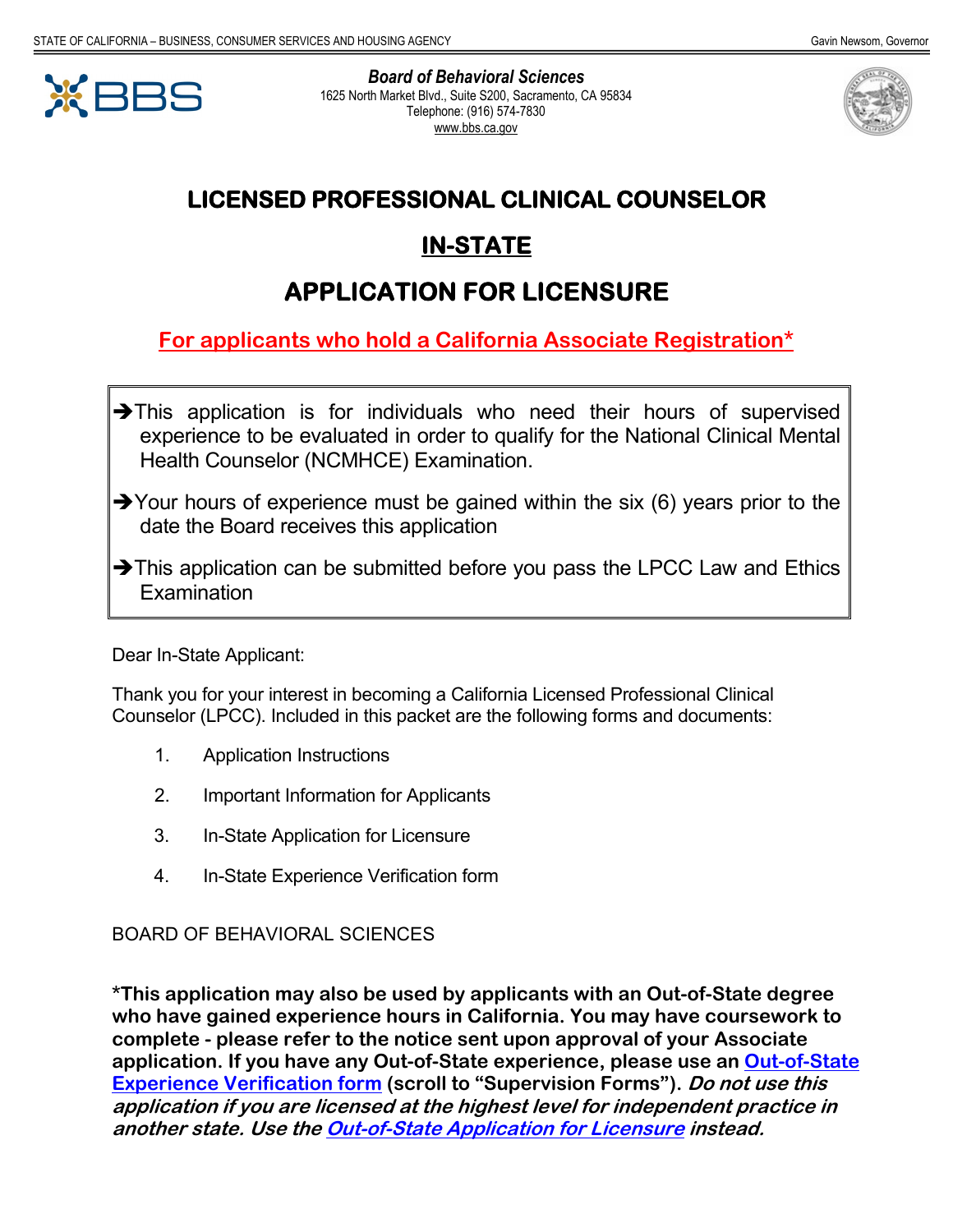# APPLICATION FOR LICENSURE LICENSED PROFESSIONAL CLINICAL COUNSELOR



## In-State Applicants

# *Application Instructions*

## **Read Carefully Before Completing Your Application**

Submit completed application to: Board of Behavioral Sciences

1625 North Market Blvd., Suite S200 Sacramento, CA 95834

#### **EXPEDITED REVIEW**

The Board is required to expedite the licensure process for the following applicants:

- **Honorably discharged veterans of the U.S. Armed Forces** pursuant to Business and Professions Code (BPC) section 115.4. Download the request form from the Board's [website a](https://www.bbs.ca.gov/pdf/forms/military_veteran_expedite_37m-471.pdf)nd include it ON TOP OF your application.
- **Spouses/Partners of persons on active duty military** pursuant to BPC section 115.5. Download the request form from the Board's [website a](https://www.bbs.ca.gov/pdf/forms/military_spouse_expedite_37m-470.pdf)nd include it ON TOP OF your application.
- **Refugees / Asylees / Special Immigrant Status Holders ("SI" or "SQ")** pursuant to BPC section 135.4. Download the request form from the Board's [website a](https://www.bbs.ca.gov/pdf/forms/refugee_exp_request.pdf)nd include it ON TOP OF your application.

#### **RECEIPT OF APPLICATION**

If you would like to know whether the Board has received your application, you will need to mail your application using a method that includes tracking. You can also check with your bank to see if your check or money order has been cashed by the Board.

**Carefully read ALL instructions to ensure an accurate and complete application package and that all required original documents are furnished to the Board.**

*All items are mandatory unless otherwise indicated.* 

**Any omission may result in your application being deficient or delayed.**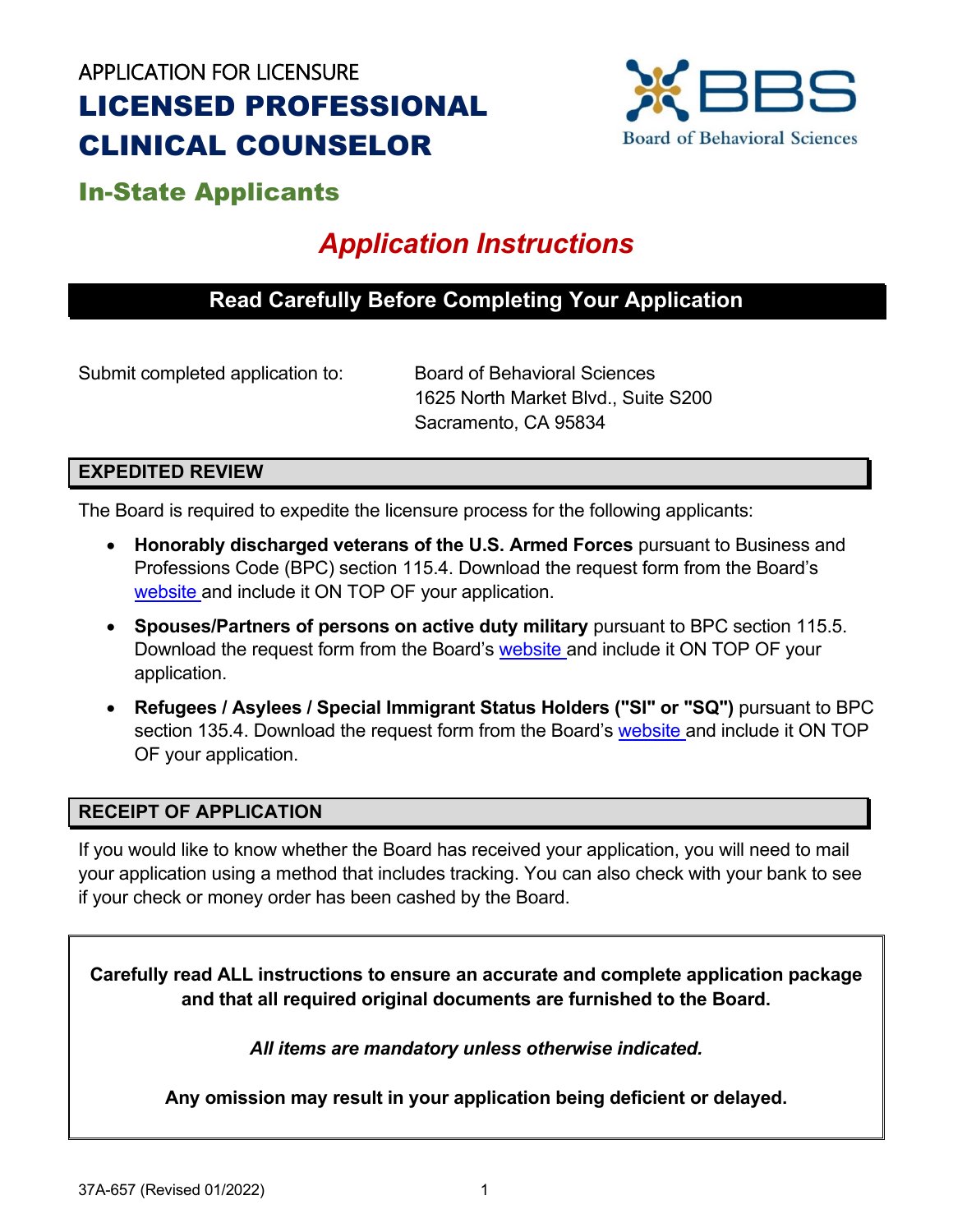## **A. APPLICATION**

| <b>Instructions</b>                                                                                                                                                                                                                                       | <b>Document(s) Required</b>                           |
|-----------------------------------------------------------------------------------------------------------------------------------------------------------------------------------------------------------------------------------------------------------|-------------------------------------------------------|
| Complete all sections of the Application for Licensure in ink.                                                                                                                                                                                            | <b>Completed and signed</b><br><b>Application for</b> |
| The application must have your original signature.                                                                                                                                                                                                        | <b>Licensure</b>                                      |
| You must use your legal name. Your "legal name" is the name<br>established legally by your birth certificate, marriage or domestic<br>partnership certificate, or divorce decree (for example).                                                           |                                                       |
| Name Change: If you have registered with the Board previously<br>and have changed your legal name without notifying the Board,<br>submit a <b>Notification of Name Change</b> form with your application<br>packet along with the required documentation. |                                                       |
| <b>Email Address: Provide your email address if you have one. This</b><br>address is not subject to public disclosure.                                                                                                                                    |                                                       |

## **B. FEE**

| <b>Instructions</b>                                                                                                                                                         | Document(s) Required                                                                  |
|-----------------------------------------------------------------------------------------------------------------------------------------------------------------------------|---------------------------------------------------------------------------------------|
| Attach a \$250.00 check or money order made payable to the<br>Behavioral Sciences Fund. This is an application fee for evaluating<br>your experience and is NOT REFUNDABLE. | \$250 check or money<br>order payable to<br><b>Behavioral Sciences</b><br><b>Fund</b> |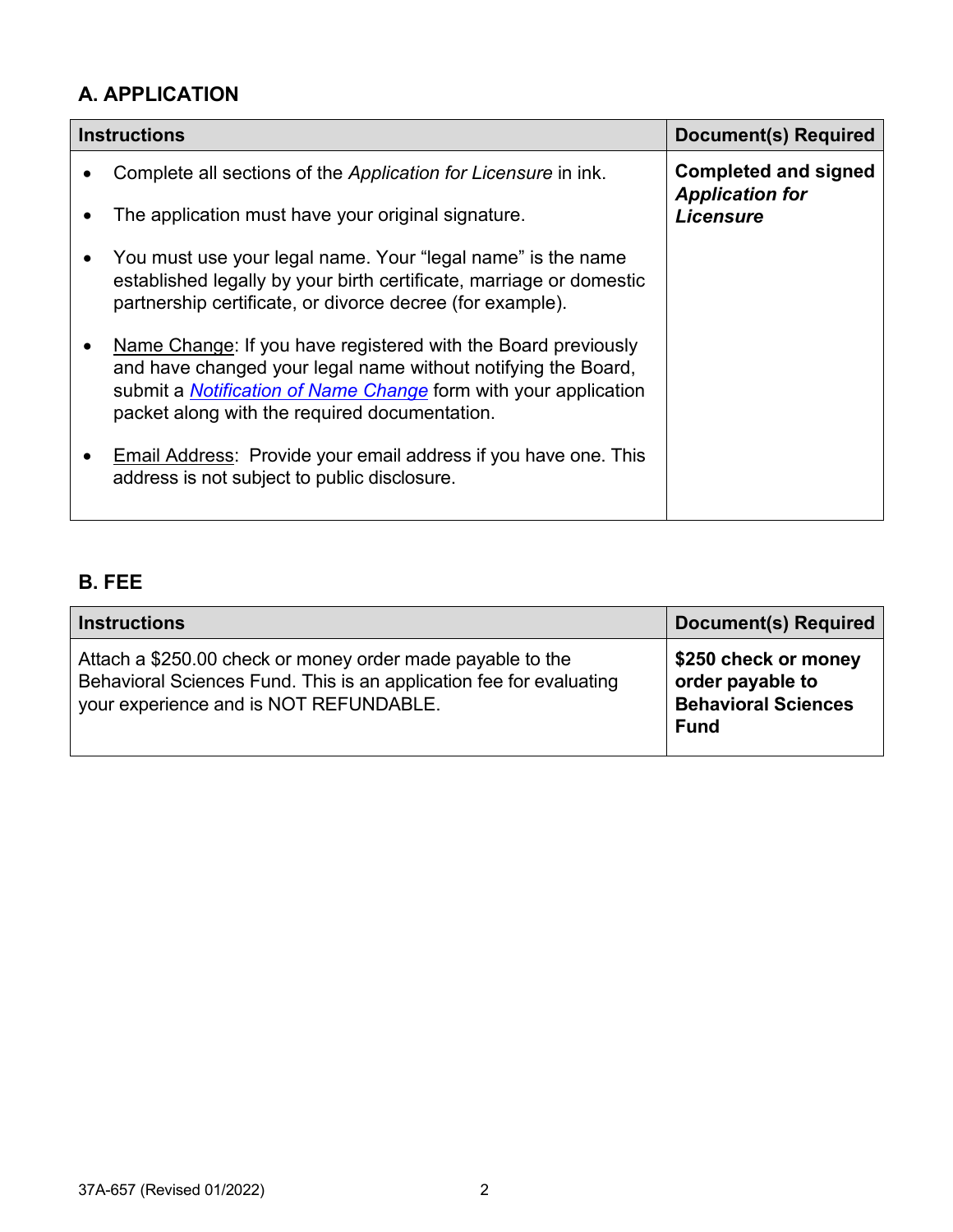## **C. EXAMINATIONS**

| <b>Instructions</b>                                                                                                                                                                                                                                                                                                                                              | <b>Document(s) Required</b> |
|------------------------------------------------------------------------------------------------------------------------------------------------------------------------------------------------------------------------------------------------------------------------------------------------------------------------------------------------------------------|-----------------------------|
| You must pass the California Law and Ethics Examination and the<br>National Clinical Mental Health Counselor Examination (NCMHCE).<br>You will be eligible to take your initial exam after your Application for<br>Licensure has been approved. You will be provided with information on<br>how to register at that time. There will be a fee to take this exam. | None at this time           |

## **D. SUPERVISED EXPERIENCE**

| <b>Instructions</b>                                                                                                                                                                                                                                                                                                                                  | <b>Document(s) Required</b>                                               |
|------------------------------------------------------------------------------------------------------------------------------------------------------------------------------------------------------------------------------------------------------------------------------------------------------------------------------------------------------|---------------------------------------------------------------------------|
| Supervised post-degree work experience must total at least two years<br>(104 weeks) and 3,000 hours. The supervised experience must have<br>been obtained within the six (6) years immediately preceding the date<br>on which your Application for Licensure is received by the Board.                                                               |                                                                           |
| <b>EXPERIENCE VERIFICATION: Each supervisor of your experience</b><br>hours must verify your experience. In-State Experience Verification<br>forms are provided in this packet for this purpose. The forms must<br>contain an original signature.                                                                                                    | <b>Original Experience</b><br><b>Verification form(s)</b>                 |
| Use separate In-State Experience Verification forms for each<br>$\circ$<br>supervisor and each employer.                                                                                                                                                                                                                                             |                                                                           |
| The Board will accept all versions of the Experience Verification<br>$\circ$<br>forms.                                                                                                                                                                                                                                                               |                                                                           |
| Weekly Summary forms CANNOT be accepted in place of an<br>$\circ$<br>Experience Verification form. Do not submit Weekly Summary<br>forms unless requested.                                                                                                                                                                                           |                                                                           |
| WORKSHOPS, SEMINARS, TRAINING AND CONFERENCES: If you<br>completed any of these activities as part of your supervised experience,<br>the hours must be included on your Experience Verification form. Do not<br>submit other proof of completion.                                                                                                    |                                                                           |
| VOLUNTEER LETTER: If you volunteered while gaining hours, a letter<br>from your employer is required indicating your voluntary status on your<br>employer's letterhead. A sample letter is available on the Board's<br>website. The letter must state the time frame (date range) during which<br>you volunteered and contain an original signature. | <b>Original Volunteer</b><br>Letter(s) (if applicable)                    |
| LETTER OF AGREEMENT: Submit a copy of the written oversight<br>agreement for each supervisor and each employer, if applicable. Must<br>contain original signatures.                                                                                                                                                                                  | <b>Original signed/dated</b><br>letter(s) of agreement<br>(if applicable) |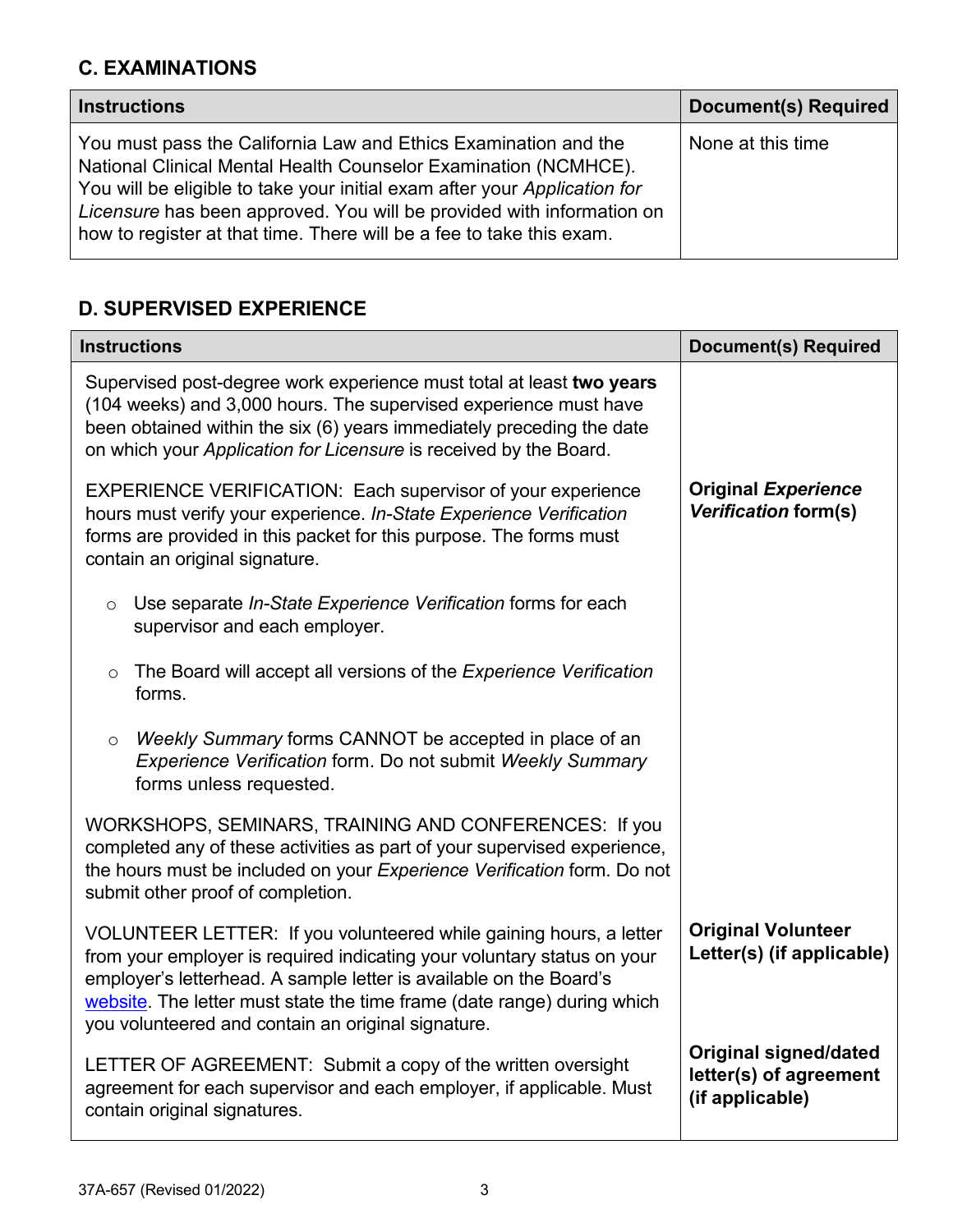## **D. SUPERVISED EXPERIENCE** (continued)

| <b>Instructions</b>                                                                                                                                                                                                                                                                                                                                                                                                                                                                                          | <b>Document(s) Required</b>                                                                                  |
|--------------------------------------------------------------------------------------------------------------------------------------------------------------------------------------------------------------------------------------------------------------------------------------------------------------------------------------------------------------------------------------------------------------------------------------------------------------------------------------------------------------|--------------------------------------------------------------------------------------------------------------|
| W-2 FORMS: If you were employed while gaining hours, you must<br>submit a copy of your W-2 for each year you are claiming, and for each<br>employer. If your W-2 is not available, you must obtain a duplicate. If a<br>W-2 is not available for the current year, attach a copy of a current pay<br>stub. If your W-2 does not match the name of your employer listed on the<br>experience verification form, an explanation is required. If you are<br>submitting a 1099 form, an explanation is required. | Copies of W-2<br><b>Form(s)/Check Stub</b><br>for Current Year (if<br>applicable)                            |
| SUPERVISOR RESPONSIBILITY STATEMENT OR SUPERVISION<br>AGREEMENT: Submit the original Supervisor Responsibility Statement<br>or Supervision Agreement signed by each supervisor.                                                                                                                                                                                                                                                                                                                              | <b>Original Supervisor</b><br><b>Responsibility</b><br>Statement(s) or<br><b>Supervision</b><br>Agreement(s) |
| SUPERVISORY PLAN: Submit a Supervisory Plan for each supervisor<br>and each employer. Must contain an original signature.                                                                                                                                                                                                                                                                                                                                                                                    | <b>Original Supervisory</b><br>Plan(s)                                                                       |

## **E. SUICIDE RISK ASSESSMENT AND INTERVENTION COURSEWORK**

| <b>Instructions</b>                                                                                                                                                                                                                                                                                                                                                                                                             | <b>Document(s) Required</b>          |
|---------------------------------------------------------------------------------------------------------------------------------------------------------------------------------------------------------------------------------------------------------------------------------------------------------------------------------------------------------------------------------------------------------------------------------|--------------------------------------|
| Six (6) hours of coursework or applied experience in Suicide Risk<br>Assessment and Intervention is required. If this content was included<br>within your supervised experience, and you can obtain a written<br>certification from the program's director of training, or from your primary<br>supervisor stating that the training was included within your supervised<br>experience, it may be accepted in lieu of a course. | <b>Proof of course</b><br>completion |
| If this content was included within your qualifying degree program, you<br>will need to obtain a written certification from the registrar or training<br>director of your school or program stating that this coursework was<br>included within the curriculum required for graduation, or within the<br>coursework that was completed by you.                                                                                  |                                      |
| Otherwise, this requirement may be met by taking a six-hour course<br>from a school that holds a regional or national institutional accreditation<br>recognized by the U.S. Department of Education, a school approved by<br>the California Bureau for Private Postsecondary Education, or an<br>acceptable continuing education provider.                                                                                      |                                      |

## **F. APPLY FOR INITIAL LICENSE ISSUANCE**

| <b>Instructions</b>                                            | <b>Document(s) Required</b>      |
|----------------------------------------------------------------|----------------------------------|
| Upon meeting all requirements for licensure, you must submit a | AFTER you pass BOTH              |
| Request for Initial License Issuance and fee. Do not submit at | exams, submit a Request for      |
| this time – it will be rejected.                               | Initial License Issuance and fee |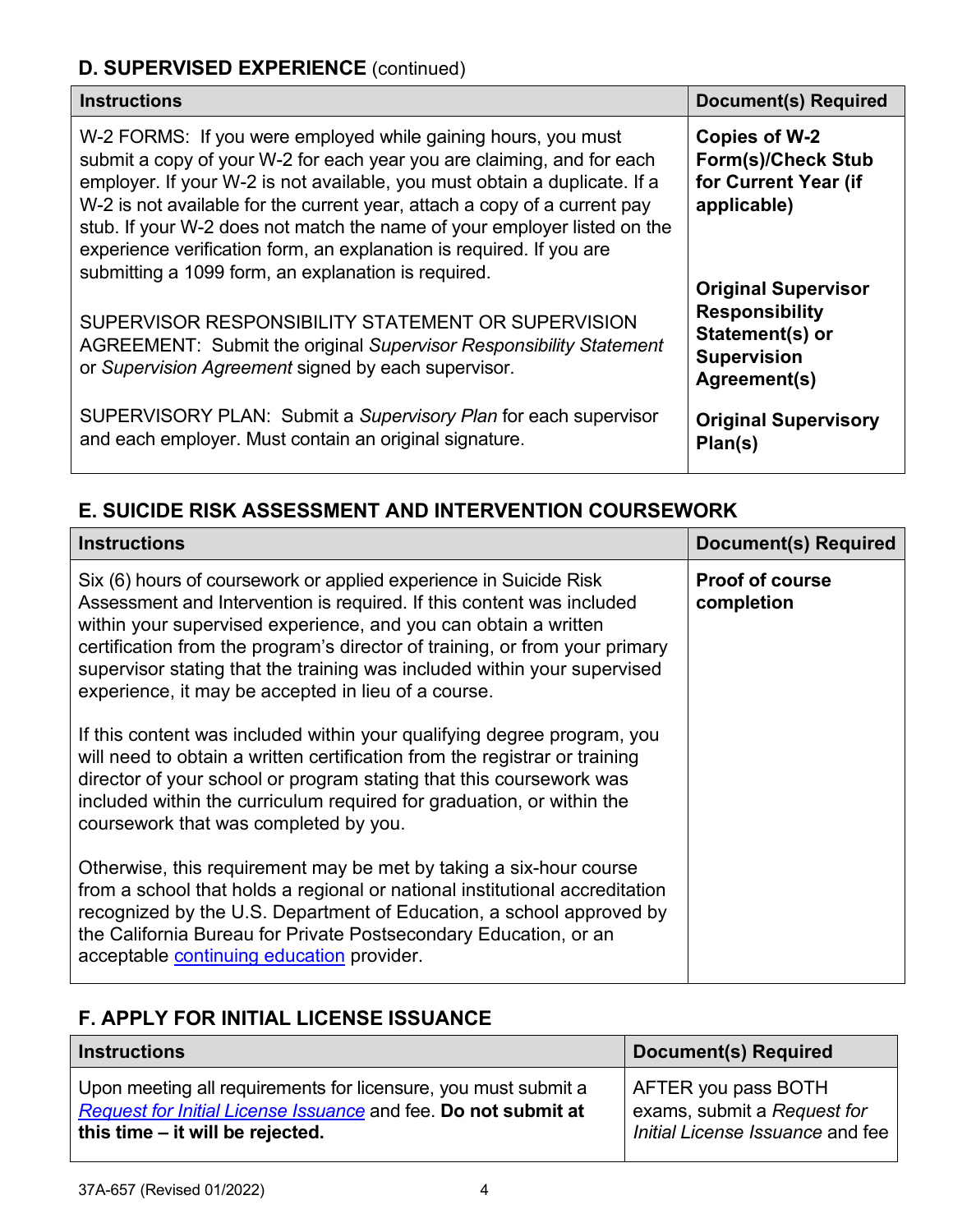# *Important Information for* LICENSED PROFESSIONAL CLINICAL COUNSELOR APPLICANTS



#### **1. ABANDONMENT OF LICENSURE APPLICATION**

An application shall be deemed abandoned in any of the circumstances described below. Abandonment could have major consequences, including the loss of any experience hours more than six (6) years old at the time of application. Per Title 16, California Code of Regulations Section 1806, an application shall be deemed abandoned when:

- You do not submit evidence that you have cleared the deficiencies specified in the deficiency letter within one (1) year from the date of the initial deficiency letter.
- You fail to sit for examination within one (1) year after being notified of eligibility.
- You fail to pay the initial license fee within one (1) year after notification by the board of successful completion of examination requirements.

To re-open an abandoned application, you must submit a new application, fee and all required documentation, as well as meet all current licensure requirements in effect at the time the new application is submitted.

#### **2. EXAMINATION**

Once the Board evaluates your application, you will receive one of the following:

- A notice describing any deficiencies in your application OR
- A notice of eligibility to take the examination.
	- $\circ$  You will not be eligible to take the National Clinical Mental Health Counselor Examination (NCMHCE) until you have passed the LPCC California Law and Ethics Exam. You will receive information on registering for each exam upon approval of your application.

The examinations contain objective multiple-choice questions and are offered at locations throughout California and in other states. Upon receipt of your notice of eligibility, it is your responsibility to contact the testing administrator to schedule your examination. Further information about the examination process is provided on the Board's [website.](https://www.bbs.ca.gov/exams/lpcc.html)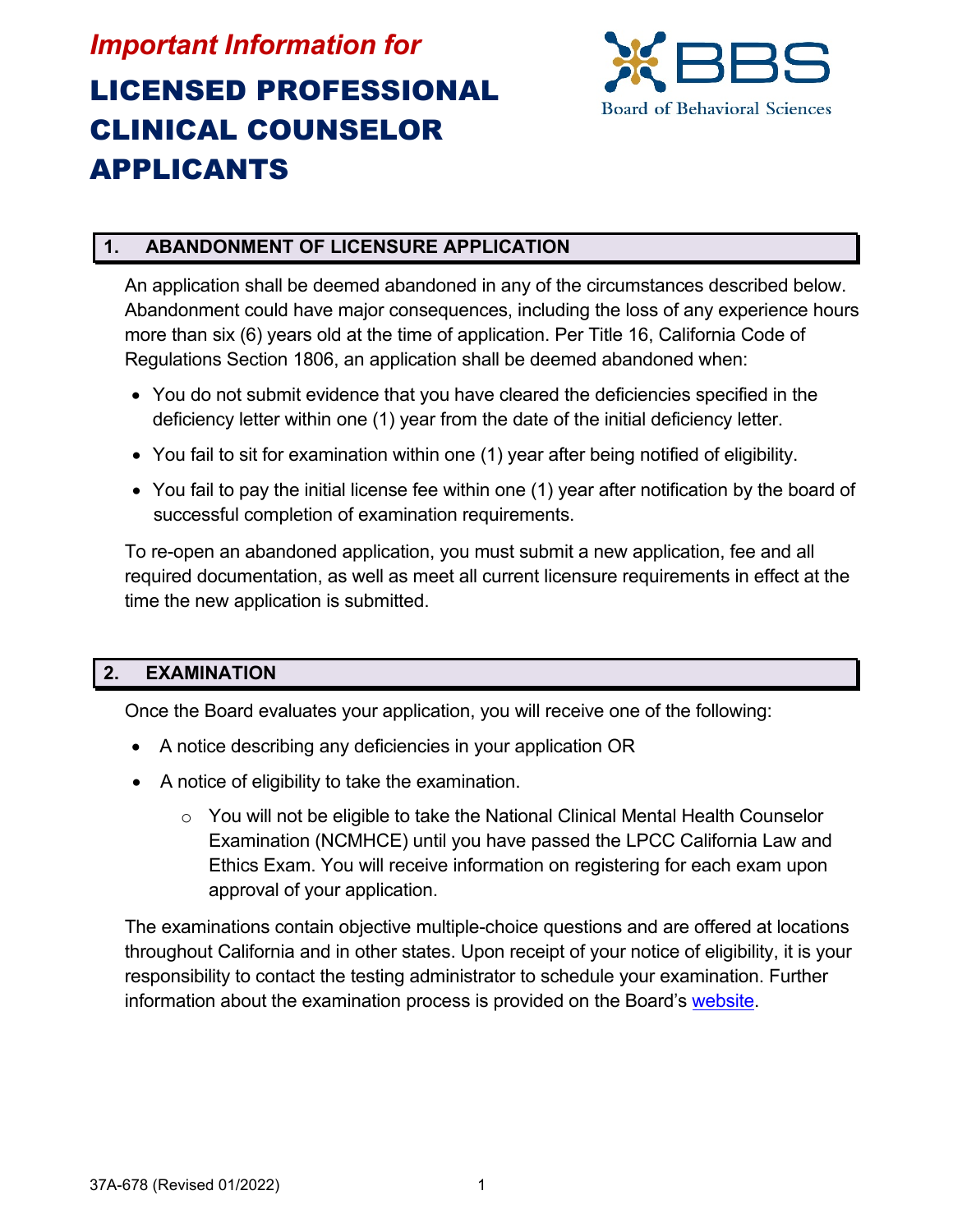#### **3. REQUEST FOR TESTING ACCOMMODATION – DISABILITY OR ENGLISH AS A SECOND LANGUAGE**

Refer to the Board's [website](https://www.bbs.ca.gov/exams/lpcc.html) for information on how to apply for testing accommodations.

#### **4. NONDISCRIMINATION AND ADA COORDINATOR**

The Executive Officer of the Board has been designated to coordinate and carry out the Board's compliance with the nondiscrimination requirements of Title II of the Americans with Disabilities Act (ADA). Information concerning the provisions of the ADA, and the rights provided hereunder, are available from the ADA coordinator.

#### **5. PUBLIC ADDRESS and CHANGE OF ADDRESS**

The address you enter on any Board form is public information and will be placed on the Internet pursuant to Business and Professions Code section 27. If you do not want your home or work address available to the public, use an alternate mailing address, such as a post office box. California law requires all persons regulated by the Board to [notify the](https://www.breeze.ca.gov/datamart/loginCADCA.do;jsessionid=86871C1B66A3C4B08498DA7E49AB331F.vo16)  [Board in writing](https://www.breeze.ca.gov/datamart/loginCADCA.do;jsessionid=86871C1B66A3C4B08498DA7E49AB331F.vo16) within 30 days of any change of address.

#### **6. STATUTES AND REGULATIONS**

To obtain a copy of the Board's *Statutes and Regulations*, please access it from the Board's [website.](https://www.bbs.ca.gov/pdf/publications/lawsregs.pdf)

#### **7. MANDATORY REPORTER**

Under California law each person licensed by the Board of Behavioral Sciences is a "mandated reporter" for both child, elder and/or dependent adult abuse or neglect purposes. California Penal Code section 11166 and Welfare and Institutions Code section 15630 require that all mandated reporters make a report to an agency specified [generally law enforcement, state, and/or county adult protective services agencies, etc… ] in Penal Code section 11165.9 and Welfare and Institutions Code section 15630(b)(1) whenever the mandated reporter, in their professional capacity or within the scope of their employment, has knowledge of or observes a child, elder and/or dependent adult whom the mandated reporter knows or reasonably suspects has been the victim of child abuse or elder abuse or neglect.

The mandated reporter must make a report of such abuse or neglect immediately, or as soon as practically possible, in the manner specified in Penal Code Section 11166 (for child abuse or neglect) or in Welfare and Institutions Code Section 15630 (for elder or dependent adult abuse or neglect). Failure to comply with the requirements of Penal Code Section 11166 or Welfare and Institutions Code Section 15630 is a misdemeanor,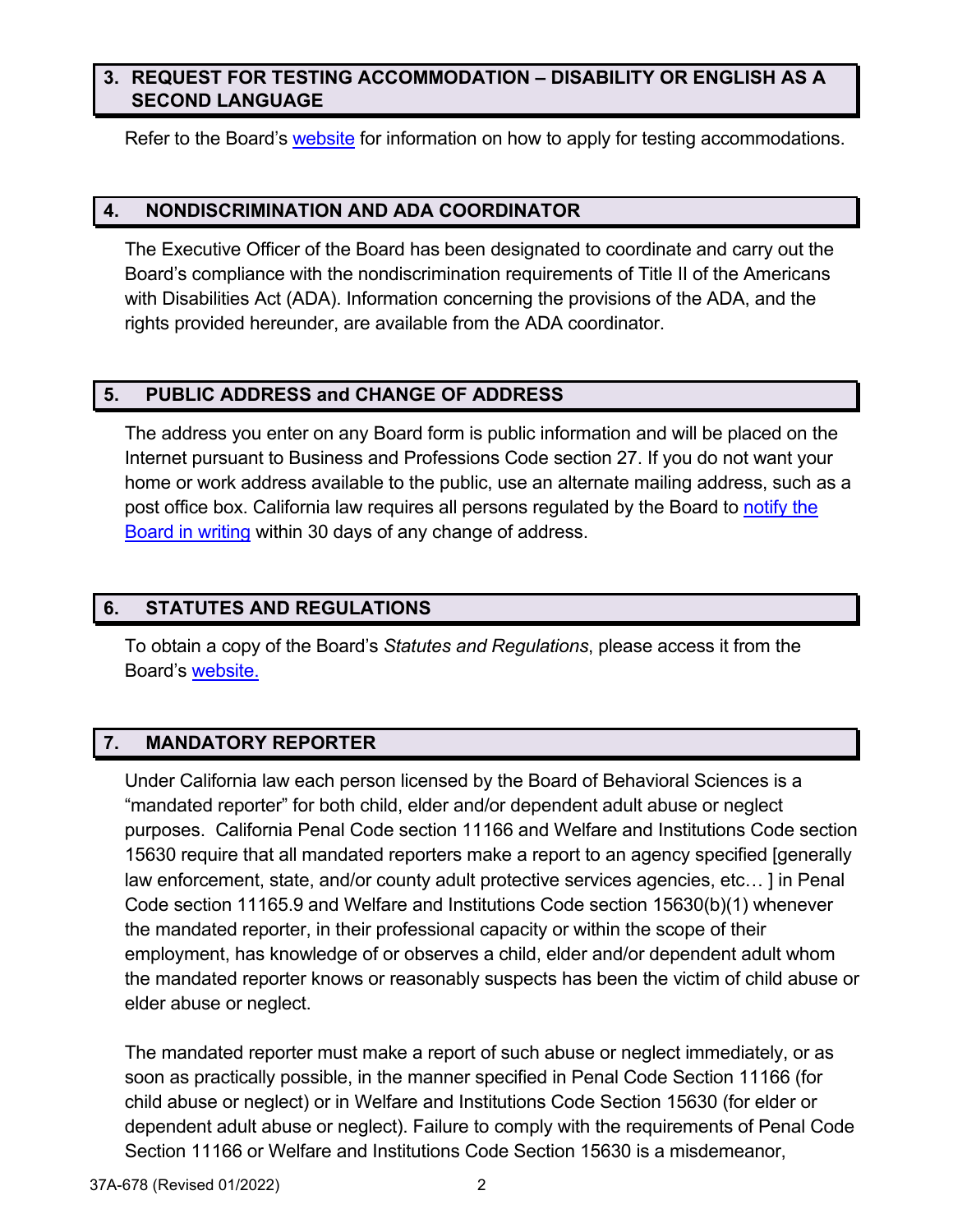punishable by up to six months in a county jail, by a fine of one thousand dollars (\$1,000), or by both imprisonment and fine. For further details about these requirements, consult Penal Code sections 11164 and Welfare and Institutions Code section 15630, and subsequent sections.

#### **8. SOCIAL SECURITY NUMBER OR OTHER TAXPAYER IDENTIFICATION NUMBER**

Disclosure of your tax identification number on your application is mandatory. You may provide either your Social Security Number, Federal Employer Identification Number, or Individual Taxpayer Identification Number, as applicable. Section 30 of the Business and Professions Code and Public Law 94-455 (42 USCA 405 (c) (2) (c)) authorizes collection of these tax identification numbers. Your tax identification number will not be deemed a public record and shall not be open to the public. Your tax identification number will be used exclusively for tax enforcement purposes, for purposes of compliance with any judgment or order for family support in accordance with section 17520 of the Family Code, or for verification of licensure or examination status by a licensing or examination entity which utilizes a national examination and where licensure is reciprocal with the requesting state. If you fail to disclose your tax identification number, your application for initial or renewal license will not be processed AND you will be reported to the Franchise Tax Board, which may assess a \$100 penalty against you.

#### **9. STATE TAX OBLIGATION**

Pursuant to Business and Professions Code section 31(e), the State Board of Equalization and the Franchise Tax Board may share taxpayer information with the Board. If a licensee or registrant does not pay their state tax obligation, the individual's license or registration may be suspended.

#### **10. NOTICE OF COLLECTION OF PERSONAL INFORMATION:**

The Board of Behavioral Sciences of the Department of Consumer Affairs collects the personal information requested in the *Application for Licensure* packet as authorized by Business and Professions Code sections 27, 30, 114.5, 480, 4990.38, 4999.32, 4999.33, 4999.42, 4999.46, 4999.46.2, 4999.46.3, 4999.46.4, 4999.50, 4999.51, 4999.60, 4999.61, 4999.62, 4999.90 and 4999.91; Title 16 of the California Code of Regulations sections 1805 and 1806; and the Information Practices Act. The Board uses this information principally to identify and evaluate applicants for licensure, issue and renew licenses/registrations, and enforce licensing standards set by statutes and regulations.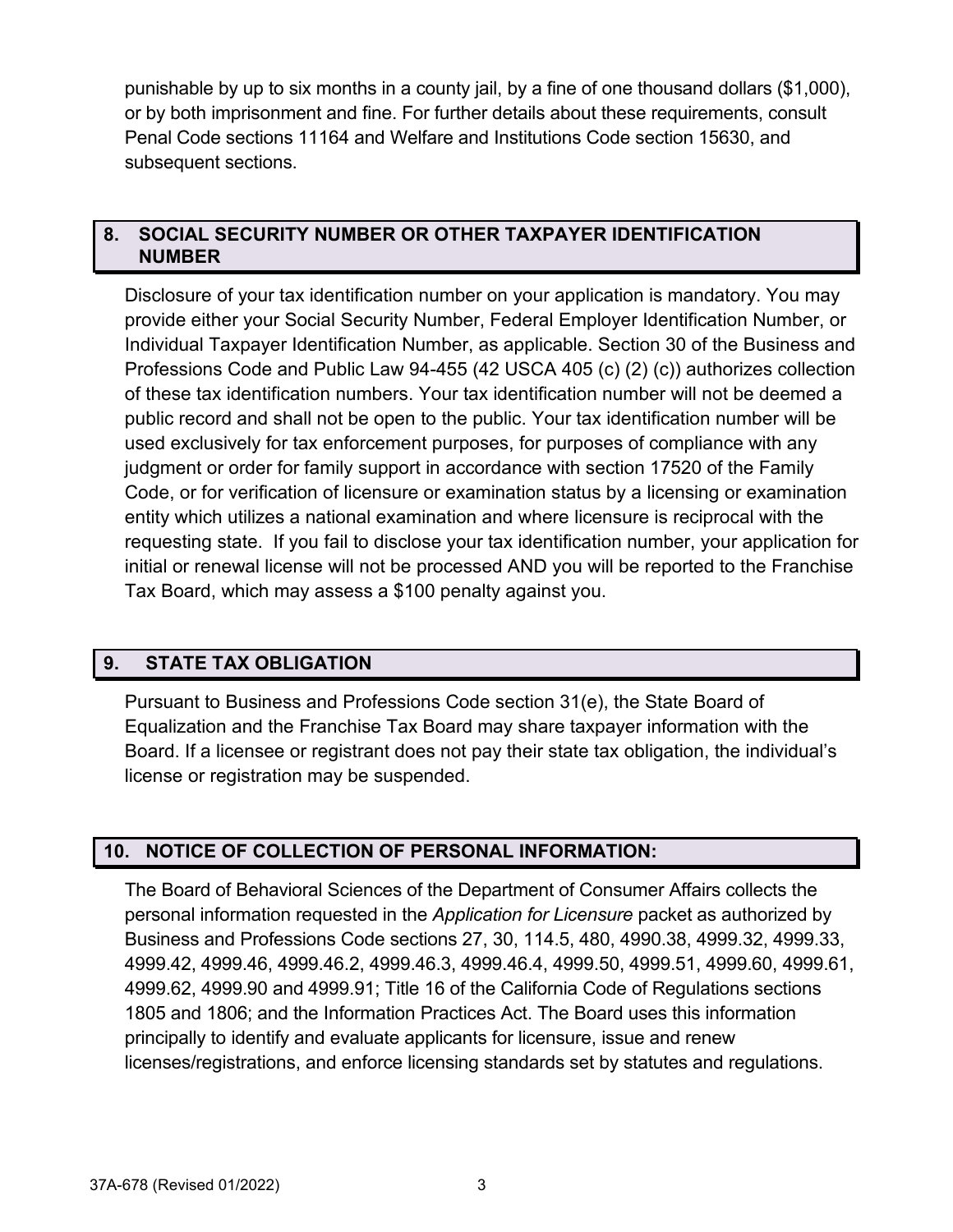**Mandatory Submission.** Submission of the requested information is mandatory. The Board cannot consider your application for registration, licensure or renewal unless you provide all of the requested information (unless requested information is identified as voluntary or optional).

**Access to Personal Information.** You may review the records maintained by the Board of Behavioral Sciences that contain your personal information, as permitted by the Information Practices Act. See below for contact information.

**Possible Disclosure of Personal Information.** We make every effort to protect the personal information you provide us. The information you provide, however, may be disclosed in the following circumstances:

- In response to a Public Records Act request (Government Code section 6250 and following), as allowed by the Information Practices Act (Civil Code section 1798 and following);
- To another government agency as required by state or federal law; or
- In response to a court or administrative order, a subpoena, or a search warrant.

**Contact Information.** For questions about this notice or access to your records, you may contact the Board at (916) 574-7830 or by email at BBS.info@dca.ca.gov. For questions about the Department of Consumer Affairs' privacy policy or the Information Practices Act, you may contact the Department of Consumer Affairs, 1625 North Market Blvd., Sacramento, CA 95834, (800) 952-5210 or email dca@dca.ca.gov.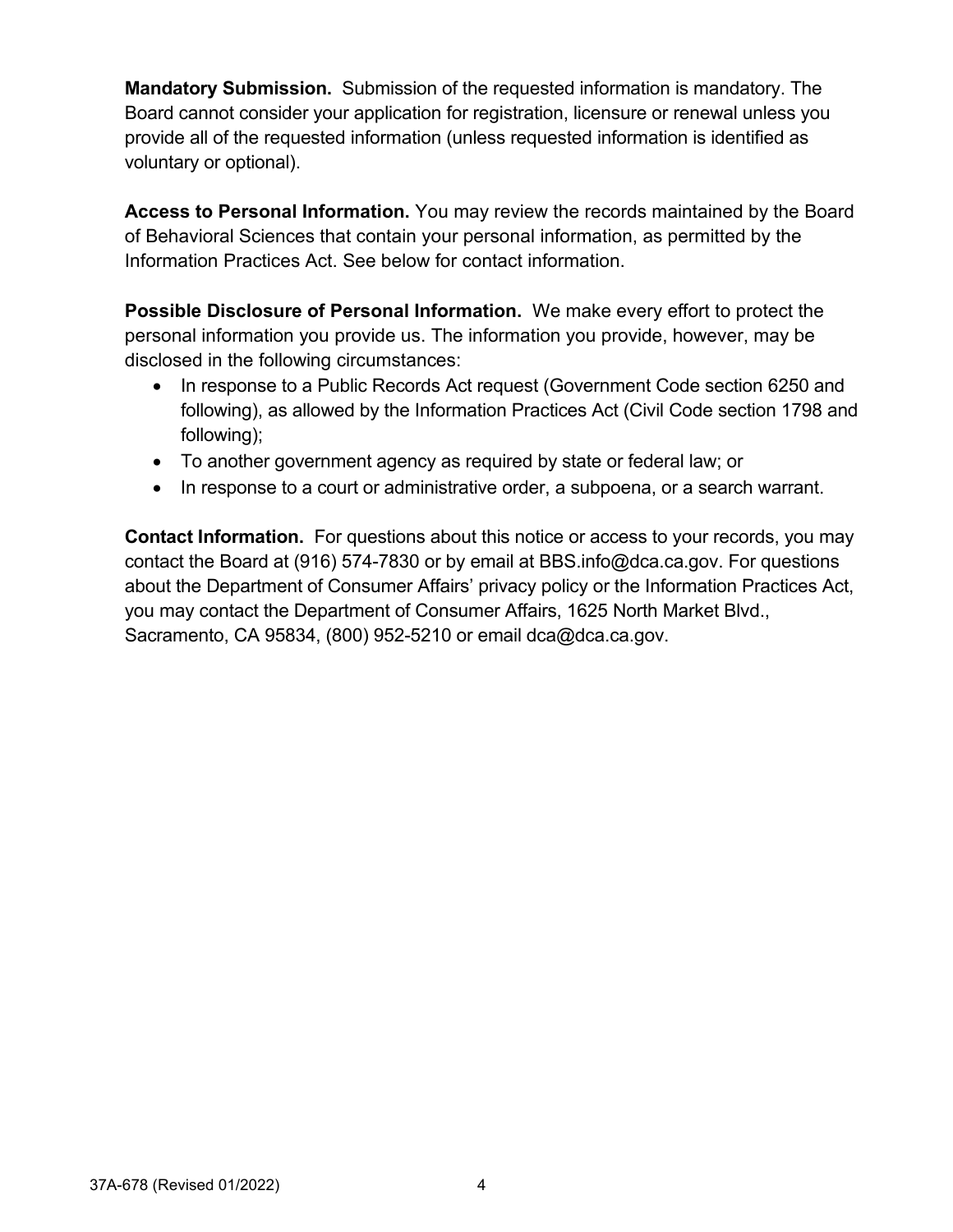# APPLICATION FOR LICENSURE LICENSED PROFESSIONAL CLINICAL COUNSELOR In-State Applicant



Office Use Only:

#### *Carefully read the Application Instructions FIRST*

#### **Attach a \$250 Fee** APCC Number:

| SSN or ITIN*                                                                                                                          | Birth Date: mm/dd/yyyy |              |          | <b>E-Mail Address</b> |       |                        |
|---------------------------------------------------------------------------------------------------------------------------------------|------------------------|--------------|----------|-----------------------|-------|------------------------|
| Legal Name**<br>Last                                                                                                                  |                        | First        |          | Middle                |       |                        |
| If you have ever been known by another name, list the full name(s) and dates of use below<br>(attach any additional names and dates): |                        |              |          |                       |       |                        |
| <b>Full Name</b>                                                                                                                      |                        |              |          |                       |       | Dates of Use (from/to) |
| <b>Full Name</b>                                                                                                                      |                        |              |          |                       |       | Dates of Use (from/to) |
| Public Address of Record*** Number and Street                                                                                         |                        |              |          |                       |       |                        |
| City                                                                                                                                  |                        | <b>State</b> | Zip Code |                       | Phone |                        |

*\* Disclosure of your tax identification number is mandatory. You may provide either your Social Security Number, your Federal Employer Identification Number, or Individual Taxpayer Identification Number, as applicable. This number must match the number you provide on your fingerprint forms. See Important Information for Applicants for more information about how your tax identification number is used.*

*\*\* You must use your legal name. Your "legal name" is the name established legally by your birth certificate, marriage or domestic partnership certificate, or divorce decree (for example).*

*\*\*\* The address you enter on this application is public information and will be placed on the Internet pursuant to Business and Professions Code section 27. All correspondence from the Board will be mailed to this address. If you do not want your home or work address available to the public, use an alternate mailing address such as a post office box.*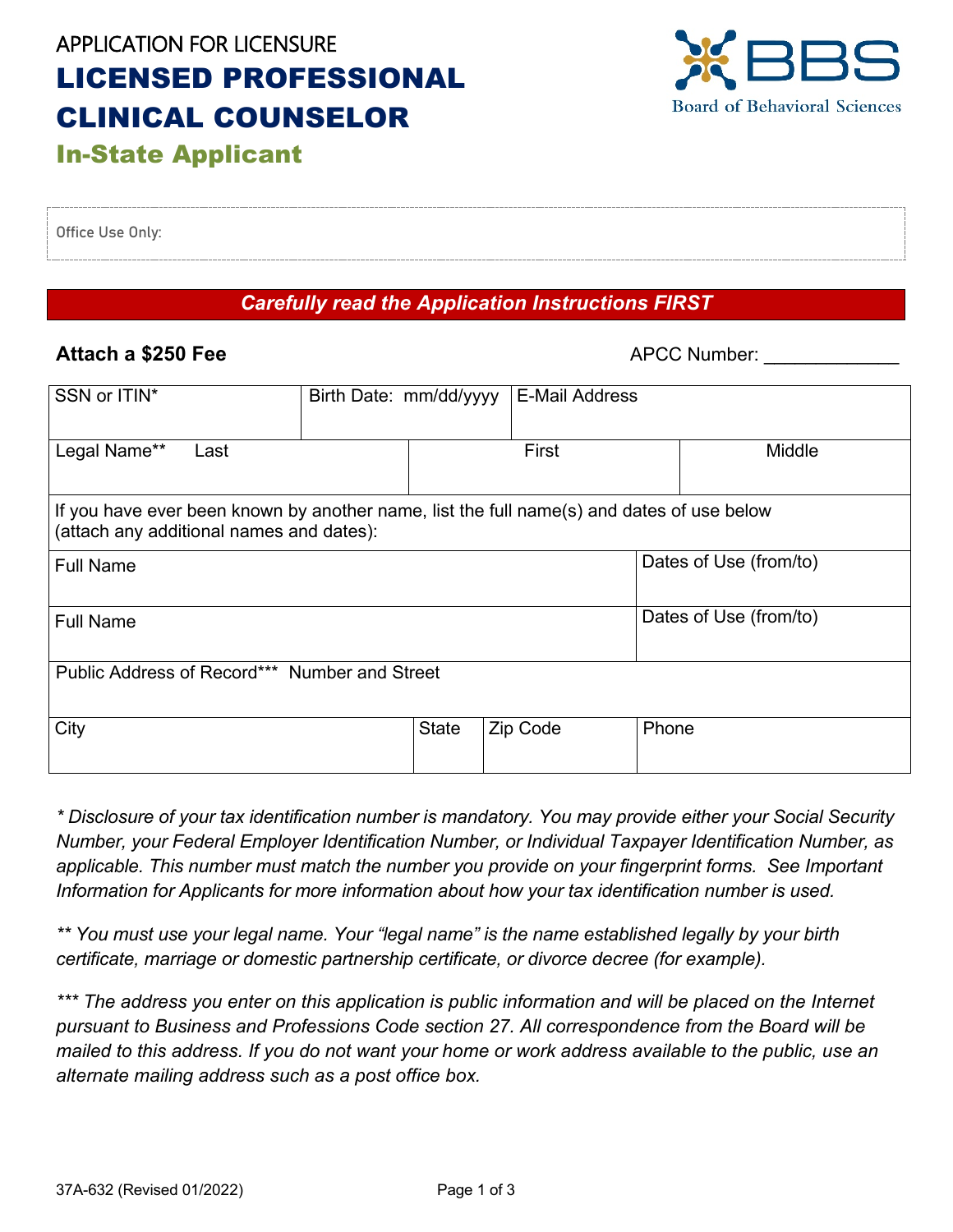| <b>Applicant Name:</b> | ∟ast | $r$ irst | Middle |
|------------------------|------|----------|--------|
|                        |      |          |        |

| 1. Have you ever served in the United States Armed Forces or the Yes, Currently $\Box$ No $\Box$ |                        |  |
|--------------------------------------------------------------------------------------------------|------------------------|--|
| California National Guard? (OPTIONAL)                                                            | Yes, Previously $\Box$ |  |

| 2. Have you ever applied for or been issued a license, registration or certificate Yes $\Box$ | $No$ $\Box$ |
|-----------------------------------------------------------------------------------------------|-------------|
| to practice professional clinical counseling or any other health care                         |             |
| profession in California or any other state?                                                  |             |

*If YES, provide the information requested below (continue on an additional sheet if needed):*

|              | Type of License, Registration | License, Registration | Date          |               |
|--------------|-------------------------------|-----------------------|---------------|---------------|
| <b>State</b> | or Certificate                | or Certificate Number | <b>Issued</b> | <b>Status</b> |
|              |                               |                       |               |               |
|              |                               |                       |               |               |
|              |                               |                       |               |               |
|              |                               |                       |               |               |
|              |                               |                       |               |               |
|              |                               |                       |               |               |
|              |                               |                       |               |               |
|              |                               |                       |               |               |

3. Within the 7 years preceding your submission of this application, were you denied a professional health care license ("license" includes registrations, certificates, or other means to engage in practice) OR had a professional health care license or privilege suspended, revoked, or otherwise disciplined, OR voluntarily surrendered any such license in California or any other state or territory of the United States, or by any other governmental agency or a foreign country?

 $Yes \Box No \Box$ 

*If YES, we recommend that you complete the [Background Statement](http://www.bbs.ca.gov/pdf/forms/conv_background_statement_form.pdf) form, available on the Board's website, to facilitate processing of your application.*

*We recommend that you answer "Yes" even if you have previously reported it to the Board, and indicate the type of professional license that was denied, suspended, disciplined, or surrendered, including the date(s) of the denial, suspension, disciplinary action, You do not need to resubmit documentation previously on file.*

| 4. Have you attached proof of completion of 6 hours Yes | No |
|---------------------------------------------------------|----|
| of coursework or training in Suicide Risk               |    |
| Assessment and Intervention as described in the         |    |
| <b>Application Instructions?</b>                        |    |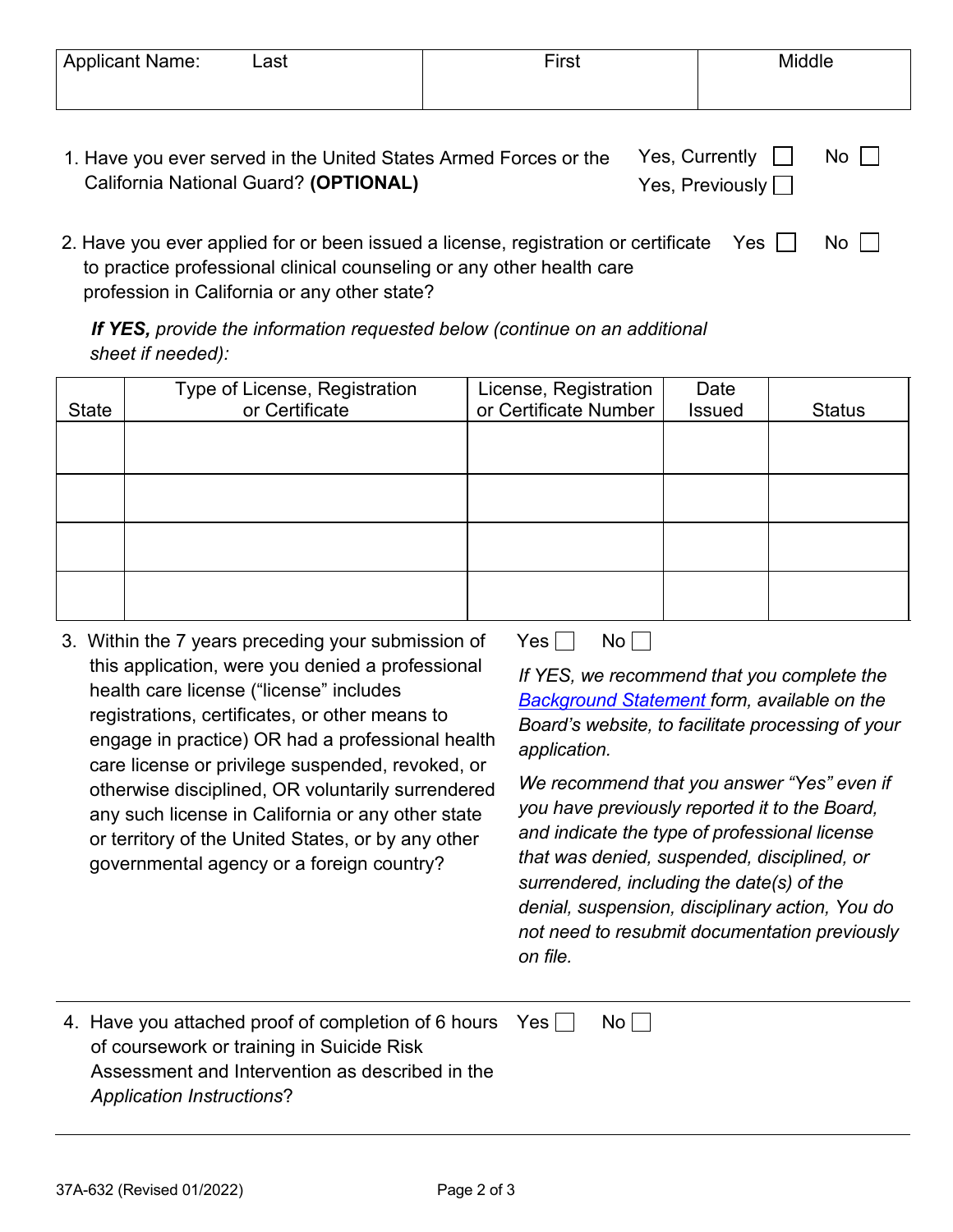| <b>Applicant Name:</b> | Last                                                           | First                                                                           | Middle |      |
|------------------------|----------------------------------------------------------------|---------------------------------------------------------------------------------|--------|------|
|                        |                                                                |                                                                                 |        |      |
|                        |                                                                |                                                                                 |        |      |
|                        |                                                                |                                                                                 |        |      |
|                        |                                                                |                                                                                 |        |      |
|                        |                                                                |                                                                                 |        |      |
|                        |                                                                | 5. Were you a paid employee for all or a portion of your supervised experience? | Yes    | No l |
|                        |                                                                | If YES, attach a copy of your W-2(s) as described in the Application            |        |      |
| Instructions.          |                                                                |                                                                                 |        |      |
|                        |                                                                |                                                                                 |        |      |
|                        | 6. Were you a volunteer for any of your supervised experience? |                                                                                 | Yes    | NO.  |
|                        |                                                                | If YES, attach a copy of the letter from your employer verifying voluntary      |        |      |
|                        |                                                                |                                                                                 |        |      |
| status.                |                                                                |                                                                                 |        |      |

#### **BACKGROUND INFORMATION – RESPONSE IS VOLUNTARY**

Some criminal convictions will appear on the Board's background check and may require additional investigation prior to a licensing determination. For information on which convictions the Board is permitted to consider, see the **[Criminal Conviction FAQ.](https://bbs.ca.gov/pdf/ab2138_faqs.pdf)** All currently pending criminal actions will appear on the Board's background check and may require additional investigation prior to a licensing determination.

You are not required to disclose any past convictions or pending criminal cases on this application. In some cases, voluntarily providing information with the application about convictions that the Board is permitted to consider may help an application get processed more quickly. You may therefore choose to complete the *[Background Statement](https://www.bbs.ca.gov/pdf/forms/conv_background_statement_form.pdf)* form and submit it with your application along with evidence of rehabilitation. The form is available on the Board's website, and includes areas to report convictions the board is permitted to consider, or pending criminal actions.

You can also submit the *Background Statement* form and evidence of rehabilitation after you submit your application or in response to inquiries from the Board. You may seek legal assistance from a lawyer or legal aid organization before providing any information about your criminal history. The Board will not deny your application because you exercised your right not to provide criminal history information in your initial application.

*NOTE: Knowingly making a false statement of fact that is required to be revealed in this application may be grounds for denial of this application*

*Signature of Applicant: \_\_\_\_\_\_\_\_\_\_\_\_\_\_\_\_\_\_\_\_\_\_\_\_\_\_\_\_\_\_\_\_\_\_\_\_\_\_\_\_ Date: \_\_\_\_\_\_\_\_\_\_\_\_\_\_*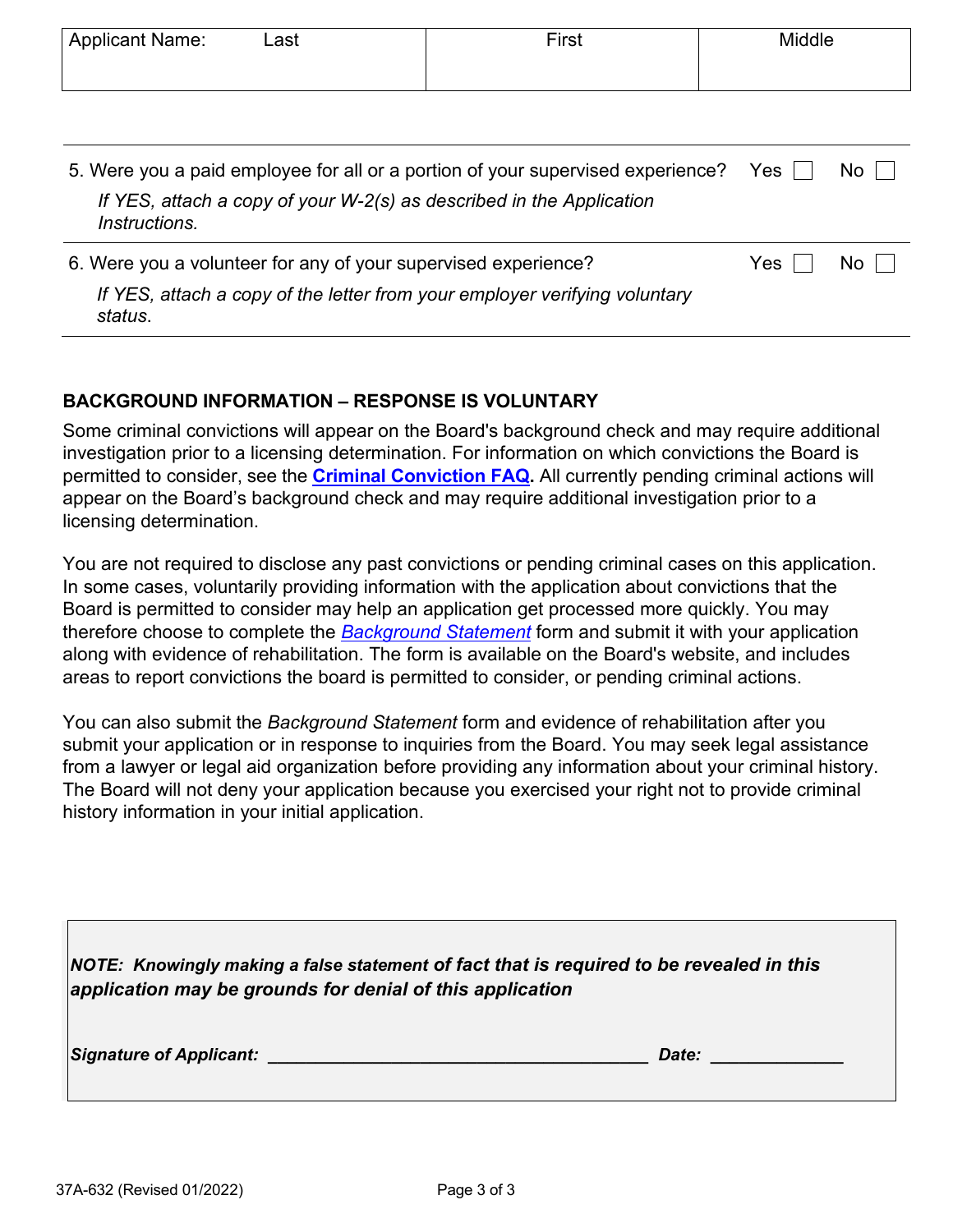

*Board of Behavioral Sciences* 1625 North Market Blvd., Suite S200, Sacramento, CA 95834 Telephone: (916) 574-7830 www.bbs.ca.gov



## **LICENSED PROFESSIONAL CLINICAL COUNSELOR IN-STATE EXPERIENCE VERIFICATION**

This form is to be completed by the applicant's California supervisor and submitted by the applicant with their *Application for Licensure*. All information on this form is subject to verification.

- Use separate forms for each supervisor and each employment setting.
- Ensure that your form is complete and correct prior to signing. Have your supervisor initial any changes.
- Do not submit your *Weekly Log* forms unless specifically requested by the Board.

#### **APPLICANT NAME:**

| Last | $r$ irst | Middle | <b>Associate Number</b> |
|------|----------|--------|-------------------------|
|      |          |        | <b>APC</b>              |

| Dates of experience being claimed: | From.      | J.         |
|------------------------------------|------------|------------|
|                                    | mm/dd/yyyy | mm/dd/yyyy |

#### **SUPERVISOR INFORMATION:**

| Supervisor's Name    |                |              | Telephone            |
|----------------------|----------------|--------------|----------------------|
| License Type         | License Number | <b>State</b> | Date First Licensed* |
| <b>Email Address</b> |                |              |                      |

• Physicians: Were you certified in Psychiatry by the American Board of Psychiatry and Neurology during the entire period of supervision?

□ No □ Yes: Date Board Certified: Certification Number:

*\*If licensed in California for less than two years on the first date of experience claimed, attach out-of-state license information*

#### **APPLICANT'S EMPLOYER INFORMATION:**

| Name of Applicant's Employer |                          |      |              | <b>Business Phone</b> |
|------------------------------|--------------------------|------|--------------|-----------------------|
| Address:                     | <b>Number and Street</b> | City | <b>State</b> | Zip Code              |